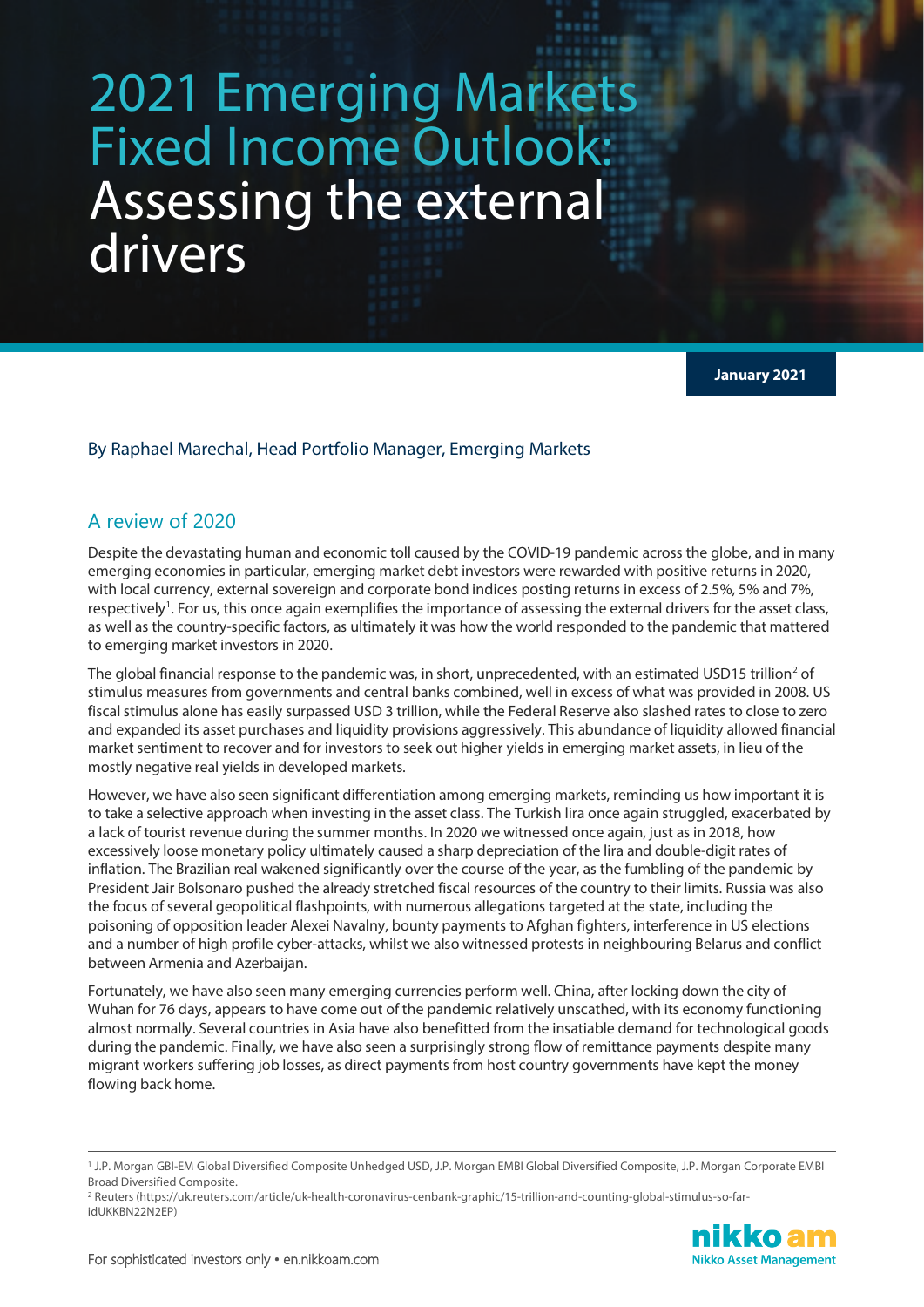## Going into 2021

It was a rollercoaster year in 2020 for emerging debt, yet the assets ultimately provided another year of positive returns. Can we expect a repeat performance for 2021? The lower starting point for US Treasury yields is, unfortunately, unlikely to bolster the asset class to the same extent as it has in recent years. Yet sovereign spreads, despite tightening sharply in recent months, are still wider than their historical average, implying potential spread tightening as a source of positive returns. Furthermore, yields for both local currency and external debt still remain significantly higher than the developed market average, implying strong demand from yield-deprived investors elsewhere. As such, should developed market yields remain low, more capital should be deployed to emerging market fixed income assets. Finally, after a number of years of underperformance, we think that emerging market currencies remain materially undervalued in aggregate and could well boost the performance of local debt going forward.

The external factors that we consider critical to the outlook for emerging market debt in 2021, aside from valuation, include global monetary policy, fiscal policy and economic growth.

We do not expect a material change in monetary policy from major central banks in 2021 with economic activity, and hence inflation pressures, likely to remain subdued until later in the year, by which time the deployment of vaccines should start to yield a level of herd immunity. Hence, we expect the benign backdrop for global interest rates to facilitate ongoing capital flow to emerging fixed income.

While the size of fiscal policy in 2021 remains somewhat uncertain, we expect it will be expanded further in developed economies, particularly as it appears that monetary policy has been exhausted for many and additional stimulus measures are likely to be required to support individuals and businesses in the coming months. We believe that this increase in the stock of debt in developed economies is yet another factor that will keep global interest rates low and see capital flow to emerging fixed income.

Finally, the economic growth outlook looks brighter for 2021 but the timing of the recovery remains deeply uncertain and is dependent on successful vaccine deployment. For many emerging economies vaccines may not be available until late in the year. As such, the economic recovery may remain subdued and intermittent as many emerging economies continue to battle fresh waves of infections. This could be decisive for many countries which are dependent on human mobility, either directly via tourism, or indirectly via demand for energy commodities. Hence, while we remain optimistic of a recovery, we expect some delays and setbacks along the way.

Finally, we need to remain cognizant of the risks to our generally constructive outlook. As always with emerging markets, idiosyncratic factors can turn would-be winners into losers overnight. Key risks on our radar for 2021 include fiscal miscalculations, geopolitical flare-ups and social unrest.

The fiscal response has varied significantly across emerging economies, with many highly rated sovereigns with low debt burdens stimulating significantly (Central and Eastern Europe, Chile, Peru etc.) while some at risk of material ratings downgrades have acted prudently (Mexico, India, Colombia etc.), while both Brazil and South Africa are in an unenviable position of accelerating debt burdens and underwhelming growth prospects. Assessing the optimal fiscal response in 2021 to balance economic growth with financial stability concerns will remain a challenge.

Geopolitical tensions persist for many emerging countries and can often erupt without warning. US-China relations remain tense regardless of the change in US presidency, with bipartisan distrust towards China having risen significantly in the US in recent years, so this remains a potential flashpoint. Russia also appears intent on antagonizing its democratic rivals, and the risk of economic sanctions against Russia remains an ever-present threat. Meanwhile, Turkey is also riling its European neighbours by staking claims in the Eastern Mediterranean.

Finally, social tensions have gained prominence in many countries in recent years and is a risk no longer confined to low income countries, as income inequality has risen significantly, even for medium-income economies. The Arab Spring of December 2010 and riots in Chile in October 2019 both illustrate how suddenly underlying tensions can boil over. We are mindful of the risk of social unrest in a number of countries, such as Thailand, Colombia and Peru, and this heightened uncertainty may reduce their appeal to investors.

## How we plan to act

Last year proved to be a year of relative winners and losers and we expect this trend to continue in 2021. As such, we maintain an active and selective approach to emerging fixed income. As a rule, we will continue to avoid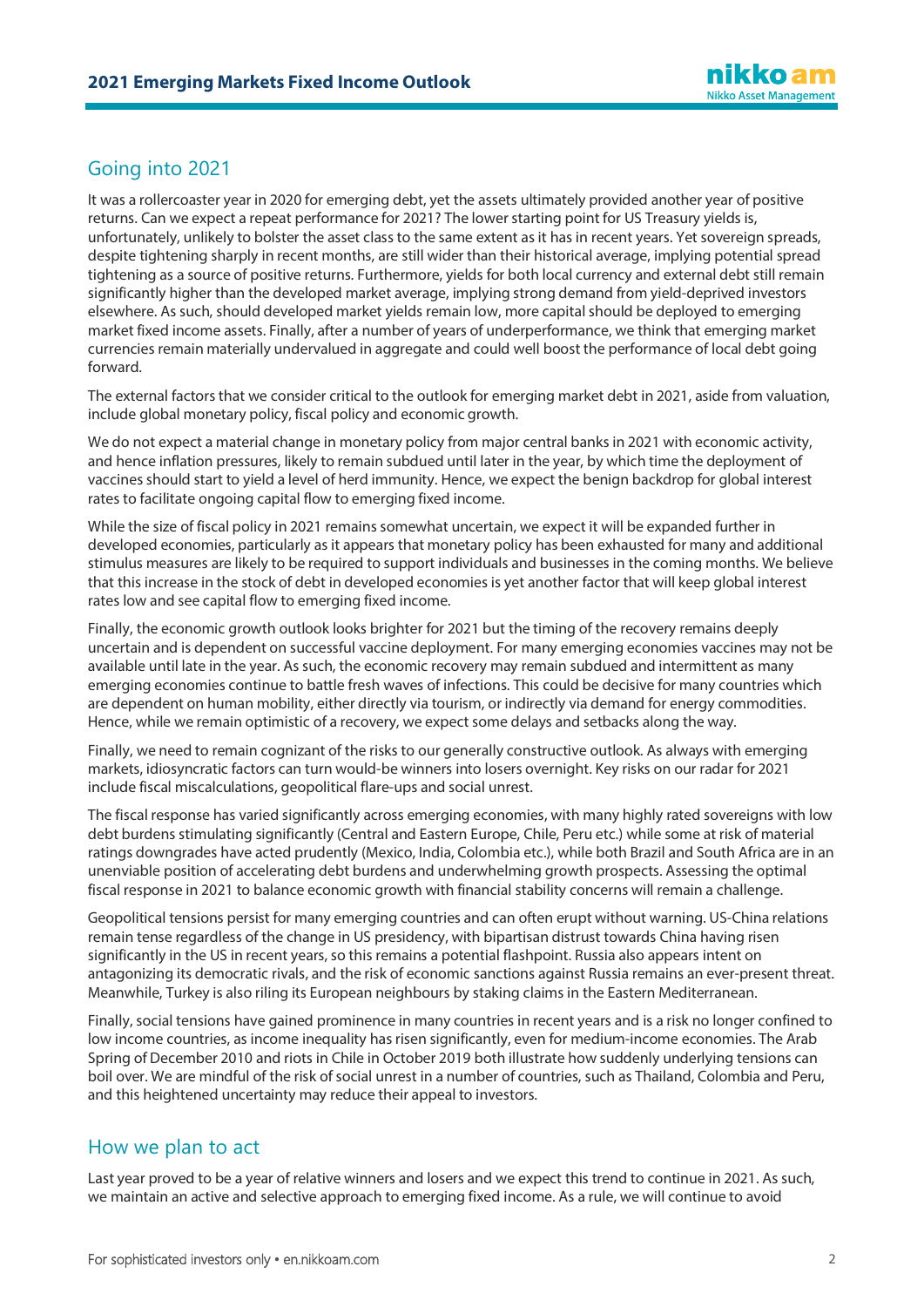#### **2021 Emerging Markets Fixed Income Outlook**

exposure to countries whose economies are over reliant on commodity exports and/or excessive external financing, particularly where we do not see fair compensation for bearing such risks. However, after several years of lacklustre performance, emerging market currencies are finally starting to grab investors' attention as valuations look highly compelling. With this in mind, we continue to follow an approach combining proprietary top-down asset allocation with a detailed country-level assessment which we believe is the best approach to deliver attractive returns to emerging markets investors in the coming years.

Important information: This document is prepared by Nikko Asset Management Co., Ltd. and/or its affiliates (Nikko AM) and is for distribution only under such circumstances as may be permitted by applicable laws. This document does not constitute personal investment advice or a personal recommendation and it does not consider in any way the objectives, financial situation or needs of any recipients. All recipients are recommended to consult with their independent tax, financial and legal advisers prior to any investment.

This document is for information purposes only and is not intended to be an offer, or a solicitation of an offer, to buy or sell any investments or participate in any trading strategy. Moreover, the information in this document will not affect Nikko AM's investment strategy in any way. The information and opinions in this document have been derived from or reached from sources believed in good faith to be reliable but have not been independently verified. Nikko AM makes no guarantee, representation or warranty, express or implied, and accepts no responsibility or liability for the accuracy or completeness of this document. No reliance should be placed on any assumptions, forecasts, projections, estimates or prospects contained within this document. This document should not be regarded by recipients as a substitute for the exercise of their own judgment. Opinions stated in this document may change without notice.

In any investment, past performance is neither an indication nor guarantee of future performance and a loss of capital may occur. Estimates of future performance are based on assumptions that may not be realised. Investors should be able to withstand the loss of any principal investment. The mention of individual securities, sectors, regions or countries within this document does not imply a recommendation to buy or sell.

Nikko AM accepts no liability whatsoever for any loss or damage of any kind arising out of the use of all or any part of this document, provided that nothing herein excludes or restricts any liability of Nikko AM under applicable regulatory rules or requirements.

All information contained in this document is solely for the attention and use of the intended recipients. Any use beyond that intended by Nikko AM is strictly prohibited.

Japan: The information contained in this document pertaining specifically to the investment products is not directed at persons in Japan nor is it intended for distribution to persons in Japan. Registration Number: Director of the Kanto Local Finance Bureau (Financial Instruments firms) No. 368 Member Associations: The Investment Trusts Association, Japan/Japan Investment Advisers Association.

United Kingdom and rest of Europe: This document is communicated by Nikko Asset Management Europe Ltd, which is authorised and regulated in the United Kingdom by the Financial Conduct Authority (the FCA) (FRN 122084). This document constitutes a financial promotion for the purposes of the Financial Services and Markets Act 2000 (as amended) (FSMA) and the rules of the FCA in the United Kingdom, and is directed at professional clients as defined in the FCA Handbook of Rules and Guidance.

United States: This document may not be duplicated, quoted, discussed or otherwise shared without prior consent. Any offering or distribution of a Fund in the United States may only be conducted via a licensed and registered broker-dealer or a duly qualified entity. Nikko Asset Management Americas, Inc. is a United States Registered Investment Adviser.

Singapore: This document is for information to institutional investors as defined in the Securities and Futures Act (Chapter 289), and intermediaries only. Nikko Asset Management Asia Limited (Co. Reg. No. 198202562H) is regulated by the Monetary Authority of Singapore.

Hong Kong: This document is for information to professional investors as defined in the Securities and Futures Ordinance, and intermediaries only. The contents of this document have not been reviewed by the Securities and Futures Commission or any regulatory authority in Hong Kong. Nikko Asset Management Hong Kong Limited is a licensed corporation in Hong Kong.

Australia: This document is issued in Australia by Nikko AM Limited (ABN 99 003 376 252, AFSL 237563). It is for the use of wholesale clients, researchers, licensed financial advisers and their authorised representatives only.